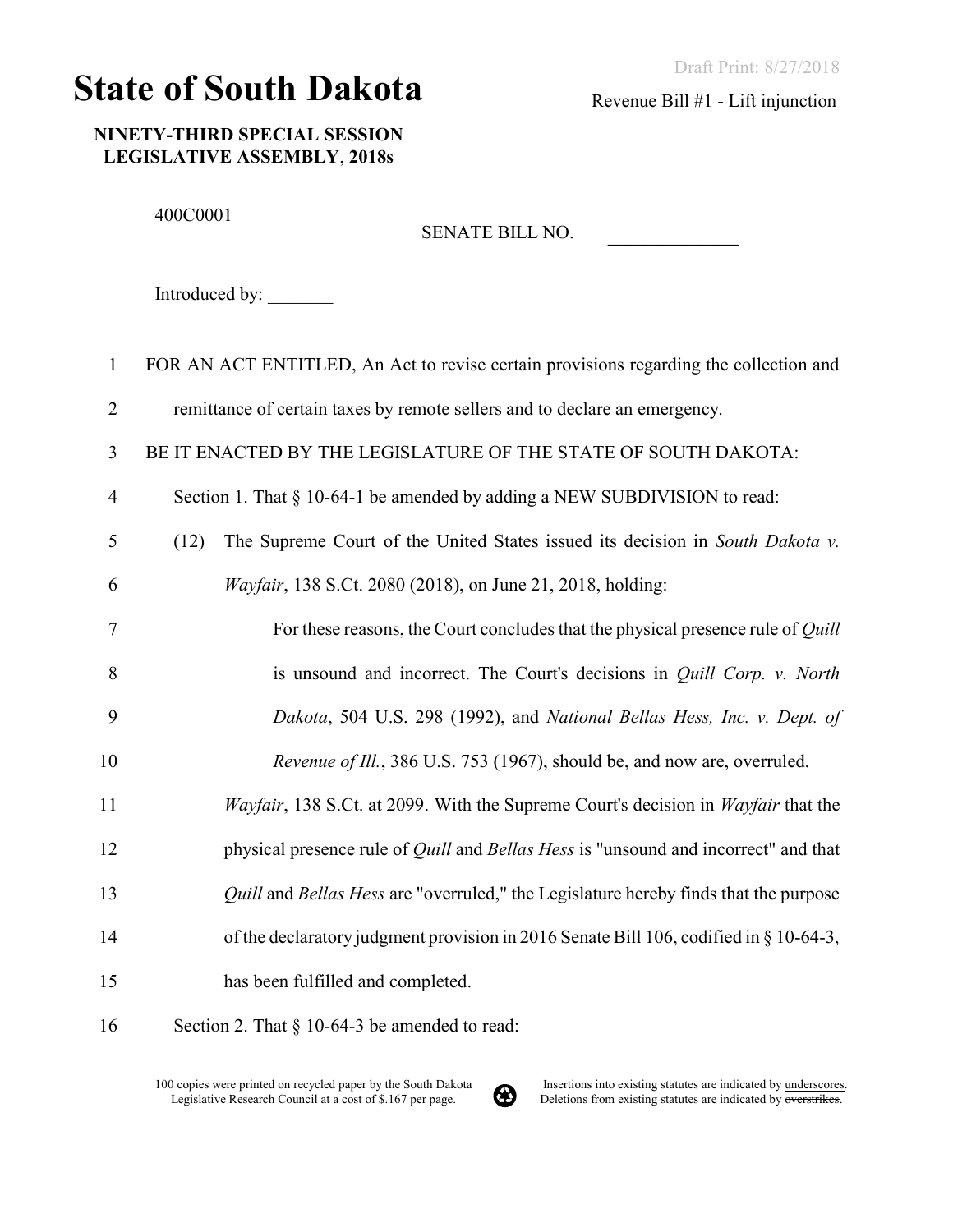10-64-3. Notwithstanding any other provision of law, and whether or not the state initiates 2 an audit or other tax collection procedure, the state may bring a declaratory judgment action under chapter 21-24 in any circuit court against any person the state believes meets the criteria of § 10-64-2 to establish that the obligation to remit sales tax is applicable and valid under state and federal law. The circuit court shall act on this declaratory judgment action as expeditiously as possible and this action shall proceed with priority over any other action presenting the same question in any other venue.

 In this action, the court shall presume that the matter may be fully resolved through a motion to dismiss or a motion for summary judgment. However, if these motions do not resolve the action, any discovery allowed by the court may not exceed the provisions of subdivisions 15-6- 73(2) and (4).

 The provisions of § 10-59-34, along with any other provisions authorizing attorney's fees, do not apply to any action brought pursuant to this chapter or any appeal from any action brought pursuant to this chapter.

No declaratory judgment action may be initiated pursuant to this section or this chapter at

## any time after the effective date of this Act.

17 Section 3. That § 10-64-4 be amended to read:

 10-64-4. The filing of the declaratory judgment action established in this chapter by the state operates as an injunction during the pendency of the action, applicable to each state entity, 20 prohibiting any state entity from enforcing the obligation in  $\S$  10-64-2 against any taxpayer who does not affirmatively consent or otherwise remit the sales tax on a voluntary basis. The injunction does not apply if there is a previous judgment from a court establishing the validity 23 of the obligation in § 10-64-2 with respect to the particular taxpayer. Except as to a defendant 24 in an action initiated by the state pursuant to  $\S$  10-64-3, any injunction imposed by this section